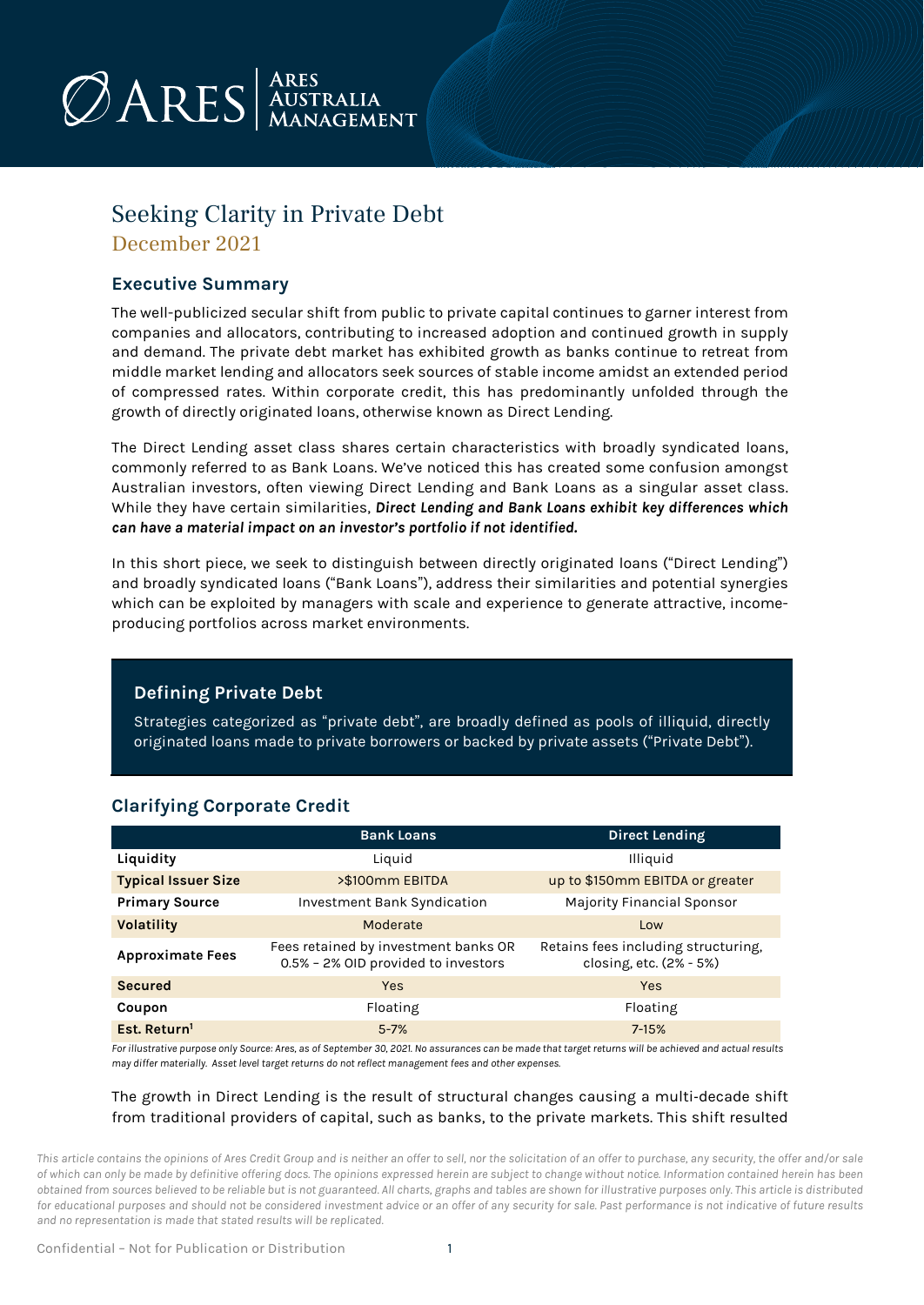in managers like Ares filling the void to finance the growth of small and medium‐sized companies. While banks continue to provide financing to larger companies, these transactions are often syndicated to investors, typically managers, who hold the asset on their respective balance sheets.



### **Shift from Public to Private Capital**

*Information as of June 30, 2021.* 

For allocators, the benefit of Direct Lending is often high income with substantial illiquidity and complexity premiums, reduced volatility and attractive downside protection characteristics which are driven by their relatively lender friendly structures. We believe these traits are optimized by managers with the infrastructure and scale to consistently originate deals and provide flexible capital across cycles.

As mentioned above, banks continue to provide financing to larger companies, though risk is syndicated away from their balance sheet. While these assets bear some similarities with Direct Lending, we believe these are distinct asset classes.

### **Control vs. Participation Direct Lending**

Within Direct Lending, an important distinction needs to be made between Control Direct Lending and Participation Direct Lending.

With Control Direct Lending, the investment manager who sources and originates the loan generally allocates all or a controlling share of the loan to one or more funds and accounts it manages. The investment manager generally has control over the loan documentation and access to the full origination fees. Importantly, Ares believes these fees, ranging from 2% to 5% upfront, should be passed on to the funds or accounts invested in the loan to avoid conflicts of intertest and creating the wrong incentives.

*This article contains the opinions of Ares Credit Group and is neither an offer to sell, nor the solicitation of an offer to purchase, any security, the offer and/or sale of which can only be made by definitive offering docs. The opinions expressed herein are subject to change without notice. Information contained herein has been obtained from sources believed to be reliable but is not guaranteed. All charts, graphs and tables are shown for illustrative purposes only. This article is distributed for educational purposes and should not be considered investment advice or an offer of any security for sale. Past performance is not indicative of future results and no representation is made that stated results will be replicated.*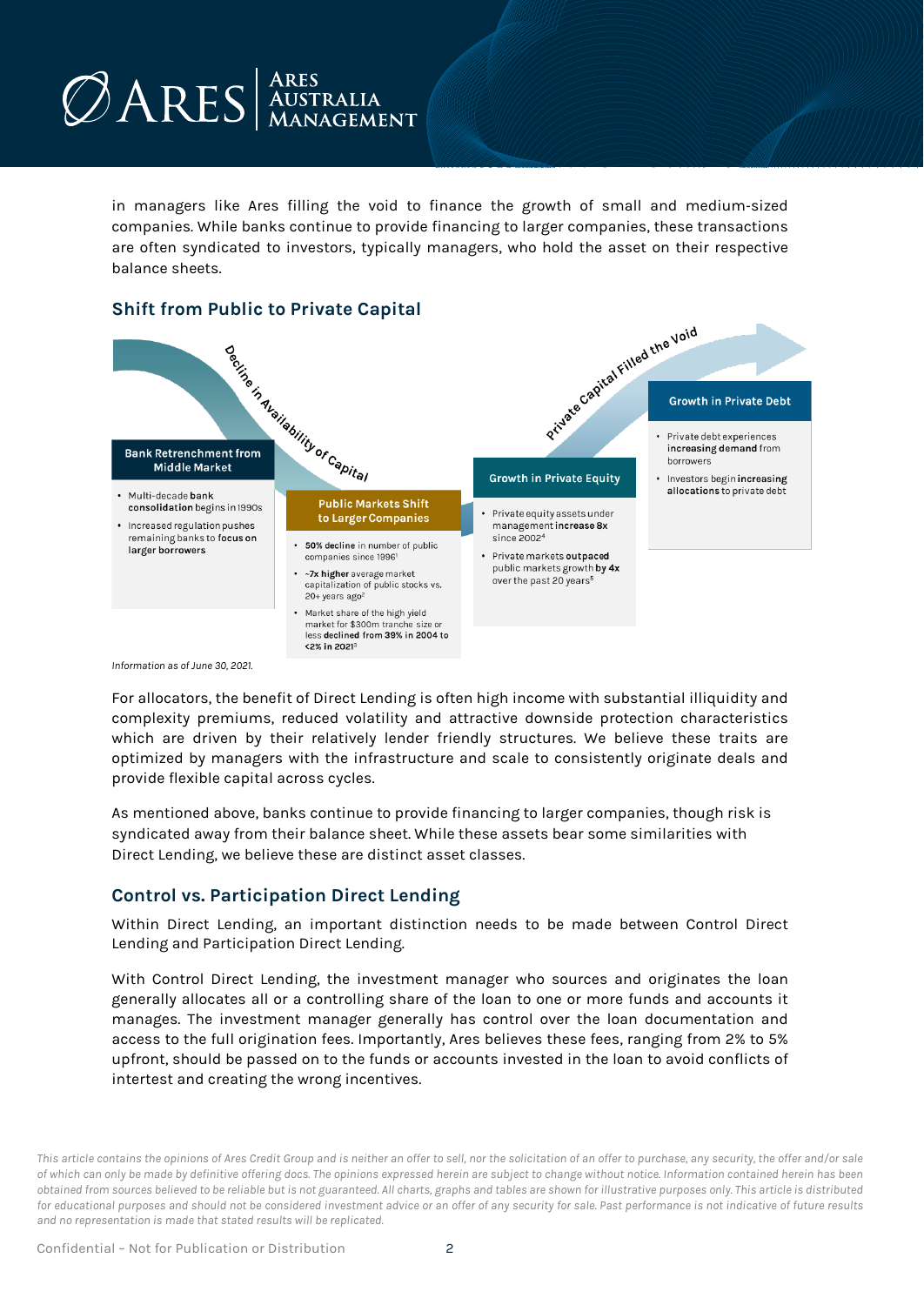## $\n *Q*ARES\n  $\begin{array}{c}\n \text{ARES} \\
\text{AMAS GEMENT}\n \end{array}$$

Moreover, it requires a robust infrastructure to structure transactions, lead the negotiation of transaction documentation and closely monitor each investment post-closing. Employing a robust portfolio monitoring strategy through regular dialogue and reporting with management teams and controlling stakeholders facilitates transparent communication with borrowers. It also provides early warnings for potential issues or opportunities within the portfolio for value creation or protection and maximizes investment outcomes. A key benefit resulting from Ares' Direct Lending approach and capabilities has been below average loss rates through numerous market cycles.

| <b>Ares Capital Corporation Annual Loss Rates7</b> |                                 |                                        |  |
|----------------------------------------------------|---------------------------------|----------------------------------------|--|
|                                                    | <b>Ares Capital Corporation</b> | <b>Broadly Syndicated Senior Loans</b> |  |
| <b>First Lien</b>                                  | $< 0.1\%$ <sup>8</sup>          | $0.9%$ <sup>9</sup>                    |  |
|                                                    | <b>Ares Capital Corporation</b> | <b>Subordinated Unsecured Loans</b>    |  |
| <b>Second Lien &amp; Subordinated</b>              | < 0.2% <sup>10</sup>            | $27%$ <sup>11</sup>                    |  |

*As of June 301, 2021. For illustrative purposes only. Past performance is not indicative of future results.* 

Conversely, Participation Direct Lending is when a manager holds a minority investment in a loan originated by a Control Direct Lender or group of other lenders. This type of lending comes with limited control over loan documentation, terms and conditions and covenants, as well as lower economics as Control Direct Lenders retain most of the origination fees. It also means the Control Direct Lender is the one directly interacting with the borrower while the Participant Direct Lender has limited opportunities to build a relationship with the management of the company. It is therefore much more difficult for a Participation Direct Lender to become "the bank" of the company and benefit from incumbency.

Understanding the percentage of loans held in a portfolio which are self-originated by the manager, in addition to the level of control, is key to understanding the level of downside protection and preferred economics likely to be generated.

#### **Direct Lending and Bank Loans: Key Distinctions**

Direct Lending or "Corporate Direct Lending" loans and Bank Loan assets do not qualify as securities, unlike bonds. While this can lead to allocators grouping them as a singular asset class, they have significant distinguishing qualities.

In most cases Bank Loans and Corporate Direct Lending loans are made to private companies. While the end borrower in both instances is private, we consider Bank Loans to be akin to publicly traded instruments such as bonds. Conversely, we consider Corporate Direct Lending loans to be Private Debt instruments. Two key differences that explain this are their respective liquidity profiles and how they are originated.

Ares has managed Bank Loan strategies since 1997 and classifies them as liquid credit akin to public instruments like bonds. Due to their broadly syndicated nature, multiple investors are typically involved in a single transaction. Those managers allocate the asset across a variety of fund structures, creating an active secondary market which makes them liquid and easy to mark-to-market. Primarily accessed by institutional investors, Bank Loans can be held in daily

*This article contains the opinions of Ares Credit Group and is neither an offer to sell, nor the solicitation of an offer to purchase, any security, the offer and/or sale of which can only be made by definitive offering docs. The opinions expressed herein are subject to change without notice. Information contained herein has been obtained from sources believed to be reliable but is not guaranteed. All charts, graphs and tables are shown for illustrative purposes only. This article is distributed for educational purposes and should not be considered investment advice or an offer of any security for sale. Past performance is not indicative of future results and no representation is made that stated results will be replicated.*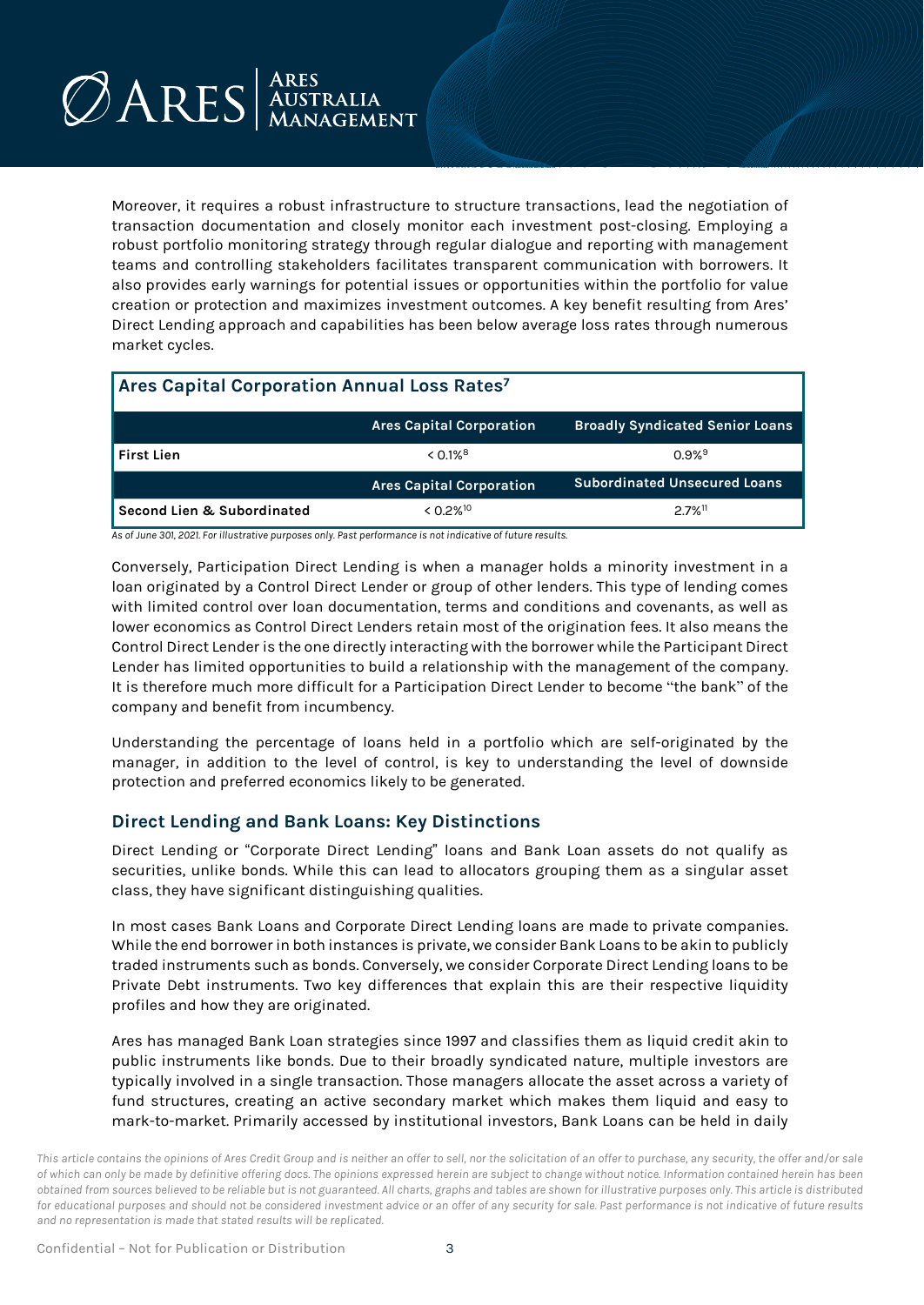liquid funds, broadening the investor base. While liquidity introduces mark-to-market volatility, active managers can use these "air pockets" of volatility to acquire discounted assets and enhance total returns.

From an origination perspective, Bank Loans are sourced and structured by banks, not selforiginated by alternative investment managers. That said, managers with scale, experience and relationships with private equity sponsors can get a seat at the origination table alongside banks as an arranger. In these scenarios, a manager can obtain preferred allocations and additional economics.

Specific to Corporate Direct Lending, Ares has been a leader in this asset class since 2004. These directly originated corporate loans are illiquid, and exits are typically due to a change of control or refinancing; if neither exit occurs, the asset will be held to maturity. As a result, Corporate Direct Lending loans are not traded. One complication for some investors is that Corporate Direct Lending loans require dedicated resources and in-depth market knowledge to appropriately mark-to-market these loans. This type of valuation process involves independent third parties and consideration for both enterprise value and the prevailing yield environment to reflect a fair valuation of the loans.

The direct sourcing and illiquidity of these loans can lead to multiple potential benefits for investors. Without an investment bank sourcing the transactions, managers serve as the agent in Direct Lending and retain upfront fees of 2-5%, which vary based on the number of participants and their role in the transaction. Importantly, we believe these fees should be passed on to the funds or accounts invested in the loan to avoid conflicts of intertest and create the wrong incentives. Due to the lack of an active secondary market, borrowers are less likely to lock in a lower cost of capital, leading to the illiquidity premium associated with the Direct Lending asset class. This premium is sustainable through defensive structures and key terms such as LIBOR floors, which protect against decreases in the reference rate of a loan. While relatively lenderfriendly when compared to bank-led transactions, we believe the benefits of Direct Lending are enhanced when a manager holds all or the majority of a transaction, facilitating a more prominent voice at the negotiating table.

We believe success in the asset class requires scale, flexible capital and longstanding relationships with borrowers and financial sponsors, which allows a manager to identify, evaluate and execute on investment opportunities while maintaining a disciplined and highly selective approach. Reflecting a focus on selectivity, Ares' closing rate on Direct Lending opportunities has on average been approximately 4% since inception in 2004, meaning that Ares turns down 96%+ of the deals that are sourced.

While Direct Lending and Bank Loans have key distinctions, their structures and markets share a host of similarities, some of which can be exploited by managers with scale and experience in both sectors.

### **Similarities Across Corporate Lending: Benefits for Investors**

A number of similarities exist across the Direct Lending and Bank Loan asset classes which, we believe, can enhance an investor's portfolio and lead to outperformance relative to traditional fixed income over time.

*This article contains the opinions of Ares Credit Group and is neither an offer to sell, nor the solicitation of an offer to purchase, any security, the offer and/or sale of which can only be made by definitive offering docs. The opinions expressed herein are subject to change without notice. Information contained herein has been obtained from sources believed to be reliable but is not guaranteed. All charts, graphs and tables are shown for illustrative purposes only. This article is distributed for educational purposes and should not be considered investment advice or an offer of any security for sale. Past performance is not indicative of future results and no representation is made that stated results will be replicated.*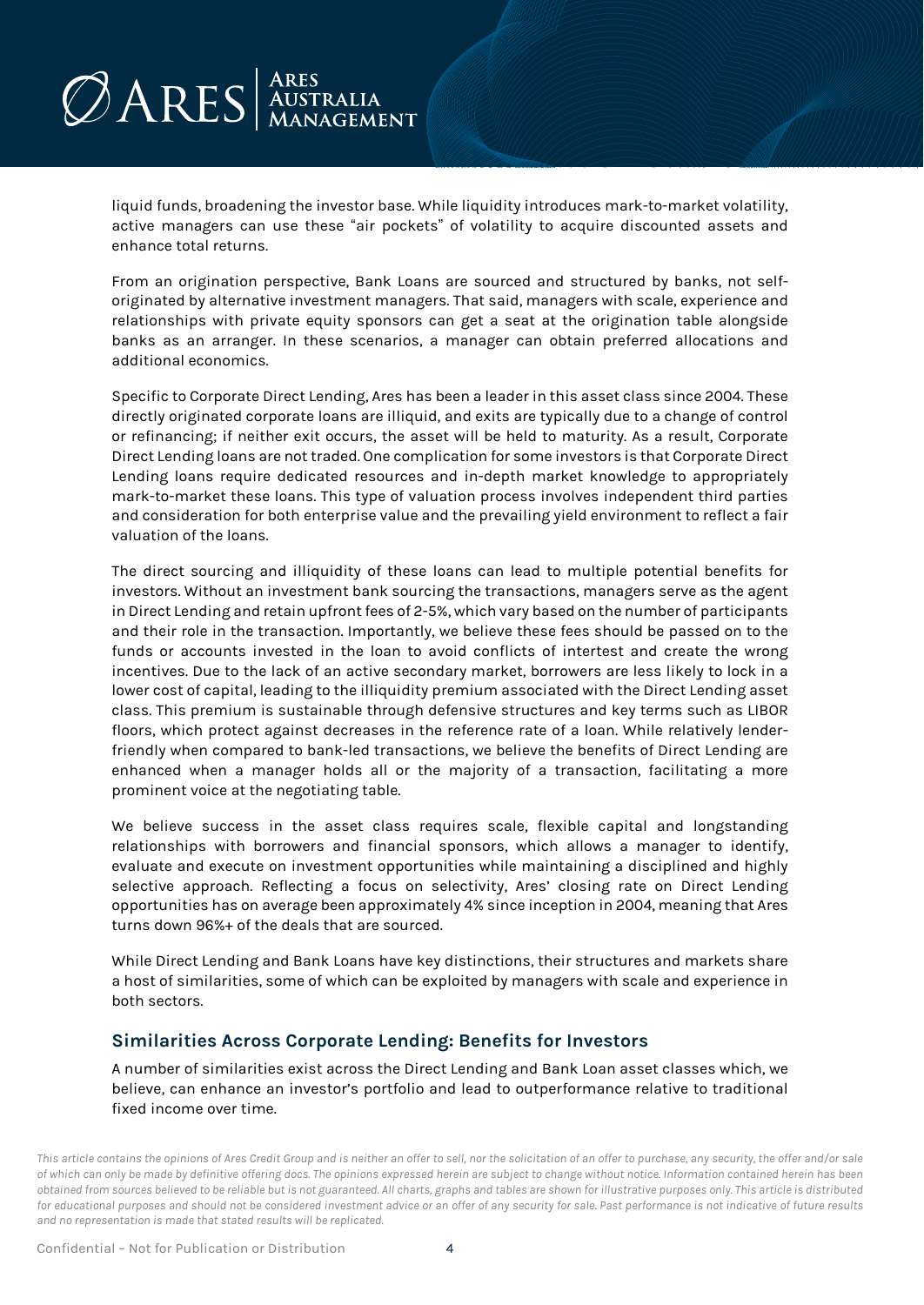# $\n *Q*ARS  $_{\text{Mansagnent}}^{\text{ARES}}$$

Structurally, both asset types typically pay a floating rate coupon that is linked to a reference rate such as LIBOR. This trait can provide benefits in a rising rate environment and protection against declines in the reference rate can be negotiated by managers, contributing to stable yields across market environments.

#### **Benefits of Floating Rate Coupons**

Loan coupons reset every three to six months, are tied to the level of short-term interest rates, and thus the corresponding coupons generally move in relationship to these rates. Moreover, floating rate instruments are typically structured with an interest rate floor which provides enhanced yield in a low base rate environment. The fixed part of the coupon is called the credit margin and remunerates the investors for the credit risk associated with the loan.

A key consideration for credit investing is seniority – in other words, where the loan ranks in the order of payments. Secured loans can be senior or deeply subordinated, meaning that they are either first or last in line in the right of payment. Since subordination reduces protection, subordinated loans generally pay a higher coupon than senior loans to compensate for the additional risk. These subordinated loans can be called "Mezzanine" assets. Direct Lending and Bank Loan assets typically come in these forms and sit ahead of unsecured debt, typically bonds, and equity holders in the capital structure, providing downside protection in a default scenario.



*For illustrative purpose only. Capital structure can vary from the one presented above.*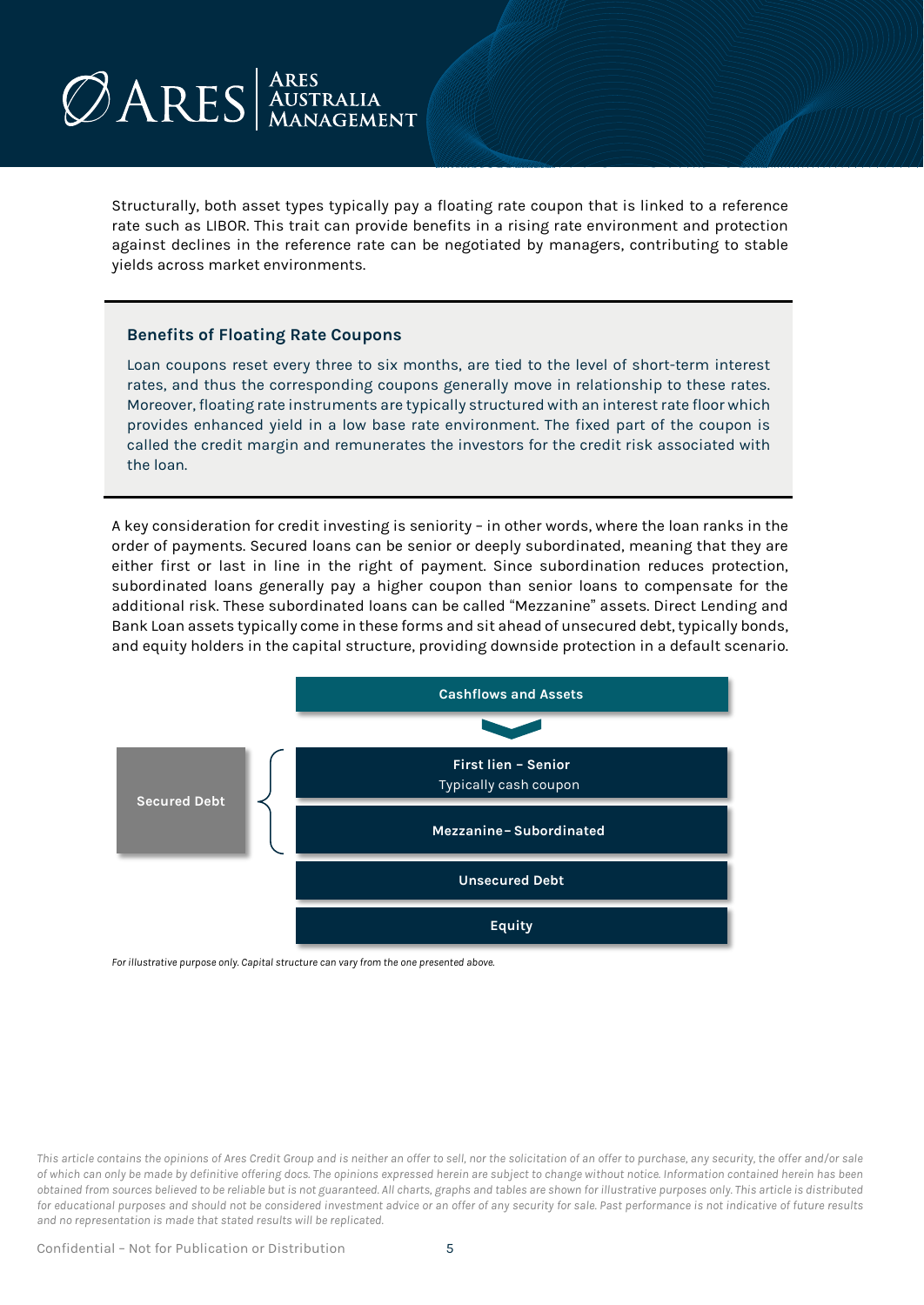

*Note: As of June 30, 2021. For illustrative purpose only. Past performance is not indicative of future results.*

### **Conclusion**

Some may view Direct Lending and Bank Loans as a singular asset class which finances private companies. While private companies are the typical borrowers in these transactions, we believe they should be viewed as distinct asset classes by investors due to their variances in sourcing, borrower size, liquidity, and yield. While distinct, these asset classes bear several similarities which can contribute to an investor's portfolio, and can be optimized by a manager with scale and experience in both markets, such as Ares.

While the nature of investments may differ across Direct Lending and Bank Loans, at Ares, we apply the same rigorous, fundamental analysis across our credit platform. We believe there are common traits critical to successful credit investing, and in our experience, there are few managers who possess these strengths in both asset classes. Through cross platform collaboration, we believe our tenured history, global presence and scale in both markets allow us to better take advantage of synergies between the two markets which often results in enhanced deal flow, due diligence and preferred economics for our investors. For investors, this translates into opportunities for flexible, income-producing portfolios that can weather various market environments.

#### **Endnotes**

1. Source: Ares as of September 2021. Assumptions are based on Ares current estimates and subject to change.

2.Source: The World Bank: World Federation of Exchanges Database as of June 30, 2021. Includes U.S. listed domestic companies. Most recent data for number of public companies is as of 2019.

3.Source: Wishire.com. In January 2000, the Wilshire 5000 index of 5,000 U.S. capitalization weighted equity securities contained 7,200 stocks with a total market capitalization of \$13 trillion or an average company market cap of \$1.8 billion. As of June 30, 2021, the Wilshire 5000 contained 3,500 stocks with a total market capitalization of \$45 trillion or an average company market cap of \$12.8 billion.

4.Source: ICE BofA U.S. High Yield Constrained Index (HUC0), June 30, 2021.

5.Preqin as of December 31. 2020. Private Equity AUM excludes venture capital, hybrid and fund of funds.

6.Source: Preqin and World Bank. Private Equity (excluding venture capital, hybrid and fund of funds) Net Asset Value defined as AUM less dry powder. Global Public Equities Market Cap growth from 2000-2018 is from the World Bank Database, most recent complete global data. 2019 – 2020 increase is based on the growth in the Bloomberg World Exchange Market Capitalization Index.

7. Includes invested capital from inception on October 8, 2004 through June 30, 2021. Includes investments made through Ares Capital Corporation, the Senior Secured Loan Program and the Senior Direct Lending Program. Excludes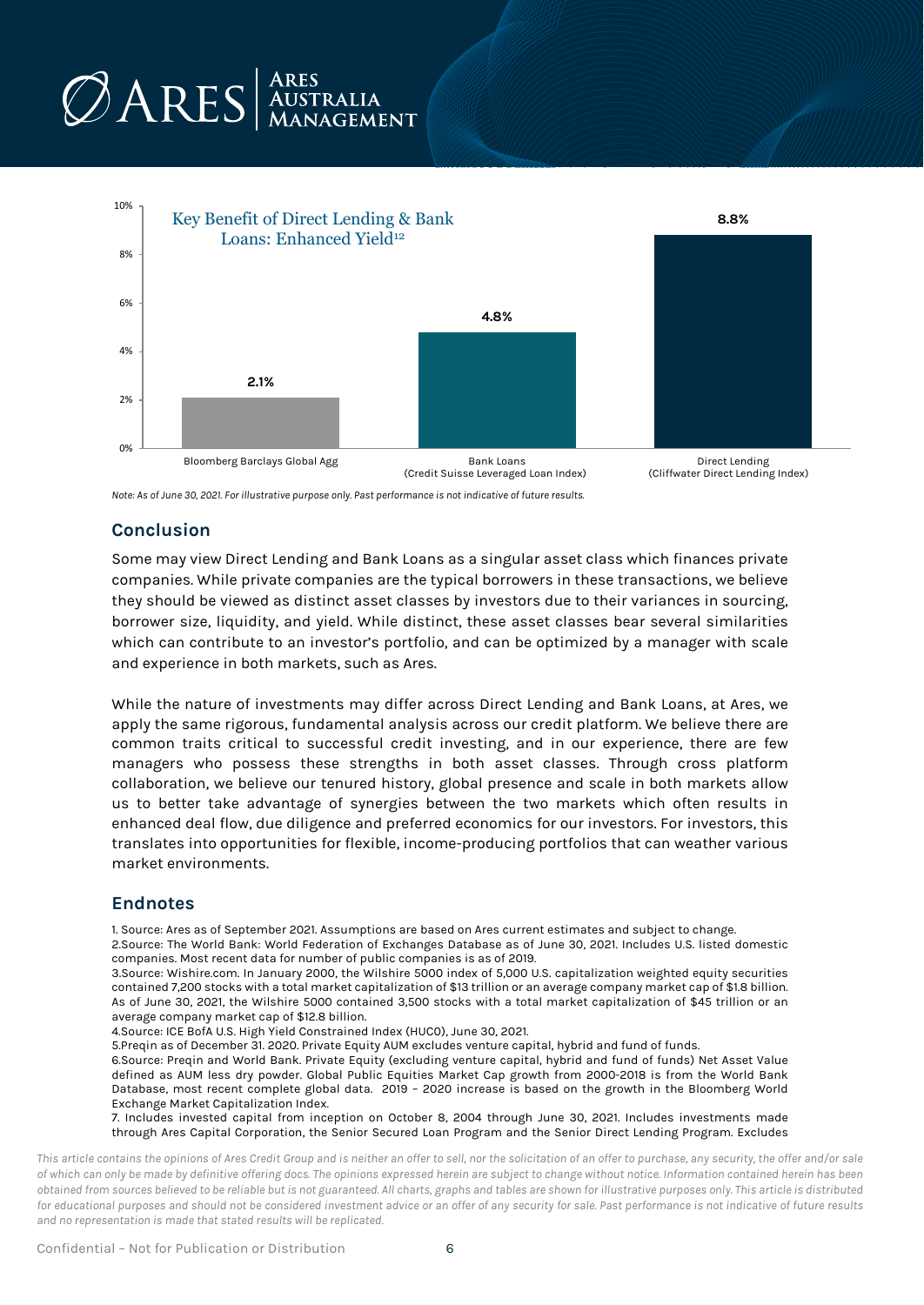syndications within one year of origination, \$1.8 billion of investments acquired from Allied Capital on April 1, 2010 and \$2.5 billion of investments acquired from American Capital on January 3, 2017.

8. Defined as realized gains/(losses) on assets with a payment default as a percentage of total invested capital since inception, divided by number of years since inception for all first lien and unitranche loans. This number includes interest, fees, principal proceeds, and related expenses.

9. Represents the average annual broadly syndicated senior loan default rate of 2.8% per "Fitch U.S. Leveraged Loan Default Insights" for 2007-2020 multiplied by (1 minus the recovery rate for senior secured loans of 67%) per "Moody's Annual Default Study" for 2007-2020. Data availability begins in 2007.

10. Defined as realized gains/(losses) on assets with a payment default as a percentage of total invested capital since inception, divided by number of years since inception for all second lien and subordinated loans. This number includes interest, fees, principal proceeds, and related expenses.

11. Represents Moody's U.S. Trailing 12-Month Issuer-Weighted Spec-Grade Default Rate for 2007-2020 of 4.6% multiplied by (1 minus the recovery rate for subordinated unsecured debt of 37%) per "Moody's Annual Default Study" for 2007-2020. Data availability begins in 2007.

12. Sources: Barclays Global Aggregate Index, Credit Suisse Leveraged Loan Index, Cliffwater Direct Lending Index. Indices are unmanaged and have no fees. It is not possible to invest directly in an index.

#### **Disclaimer**

The views expressed in this article are those of the author(s) as of the date of the article. Ares has no obligation to provide updates on the subject in the future. The views are provided for informational purposes only, are not meant as investment advice, and are subject to change. Moreover, while this article expresses views as to certain credit investment opportunities, Ares may undertake investment activities on behalf of one or more investment mandates inconsistent with such views subject to the requirements and objectives of the particular mandate. Ares and its affiliates cannot guarantee the accuracy or completeness of any statements or data contained in this material.

These materials are neither an offer to sell, nor the solicitation of an offer to purchase, any security, the offer and/or sale of which can only be made by definitive offering documentation. Any offer or solicitation with respect to any securities that may be issued by any investment vehicle (each, an "Ares Fund") managed or sponsored by Ares Management LLC or any of its subsidiary or other affiliated entities (collectively, "Ares Management") will be made only by means of definitive offering memoranda, which will be provided to prospective investors and will contain material information that is not set forth herein, including risk factors relating to any such investment. Any such offering memoranda will supersede these materials and any other marketing materials (in whatever form) provided by Ares Management to prospective investors. In addition, these materials are not an offer to sell, or the solicitation of an offer to purchase securities of Ares Management Corporation ("Ares Corp"), the parent of Ares Management. An investment in Ares Corp is discrete from an investment in any fund directly or indirectly managed by Ares Corp. Collectively, Ares Corp, its affiliated entities, and all underlying subsidiary entities shall be referred to as "Ares" unless specifically noted otherwise.

The securities/investment process mentioned in this article may not be suitable for all investors. This article does not provide tailored investment advice and has been primarily for distribution to institutional investors and market professionals. In making a decision to invest in any securities of an Ares Fund, prospective investors should rely only on the offering memorandum for such securities and not on these materials, which contain preliminary information that is subject to change and that is not intended to be complete or to constitute all the information necessary to adequately evaluate the consequences of investing in such securities. Ares makes no representation or warranty (express or implied) with respect to the information contained herein (including, without limitation, information obtained from third parties) and expressly disclaims any and all liability based on or relating to the information contained in, or errors or omissions from, these materials; or based on or relating to the recipient's use (or the use by any of its affiliates or representatives) of these materials; or any other written or oral communications transmitted to the recipient or any of its affiliates or representatives in the course of its evaluation of Ares or any of its business activities. Ares undertakes no duty or obligation to update or revise the information contained in these materials.

The recipient should conduct its own investigations and analyses of Ares and the relevant Ares Fund and the information set forth in these materials. Nothing in these materials should be construed as a recommendation to invest in any securities that may be issued by Ares Corp or an Ares Fund or as legal, accounting or tax advice. Before making a decision to invest in any Ares Fund, a prospective investor should carefully review information respecting Ares and such Ares Fund and consult with its own legal, accounting, tax and other advisors in order to independently assess the merits of such an investment.

These materials are not intended for distribution to, or use by, any person or entity in any jurisdiction or country where such distribution or use would be contrary to law or regulation.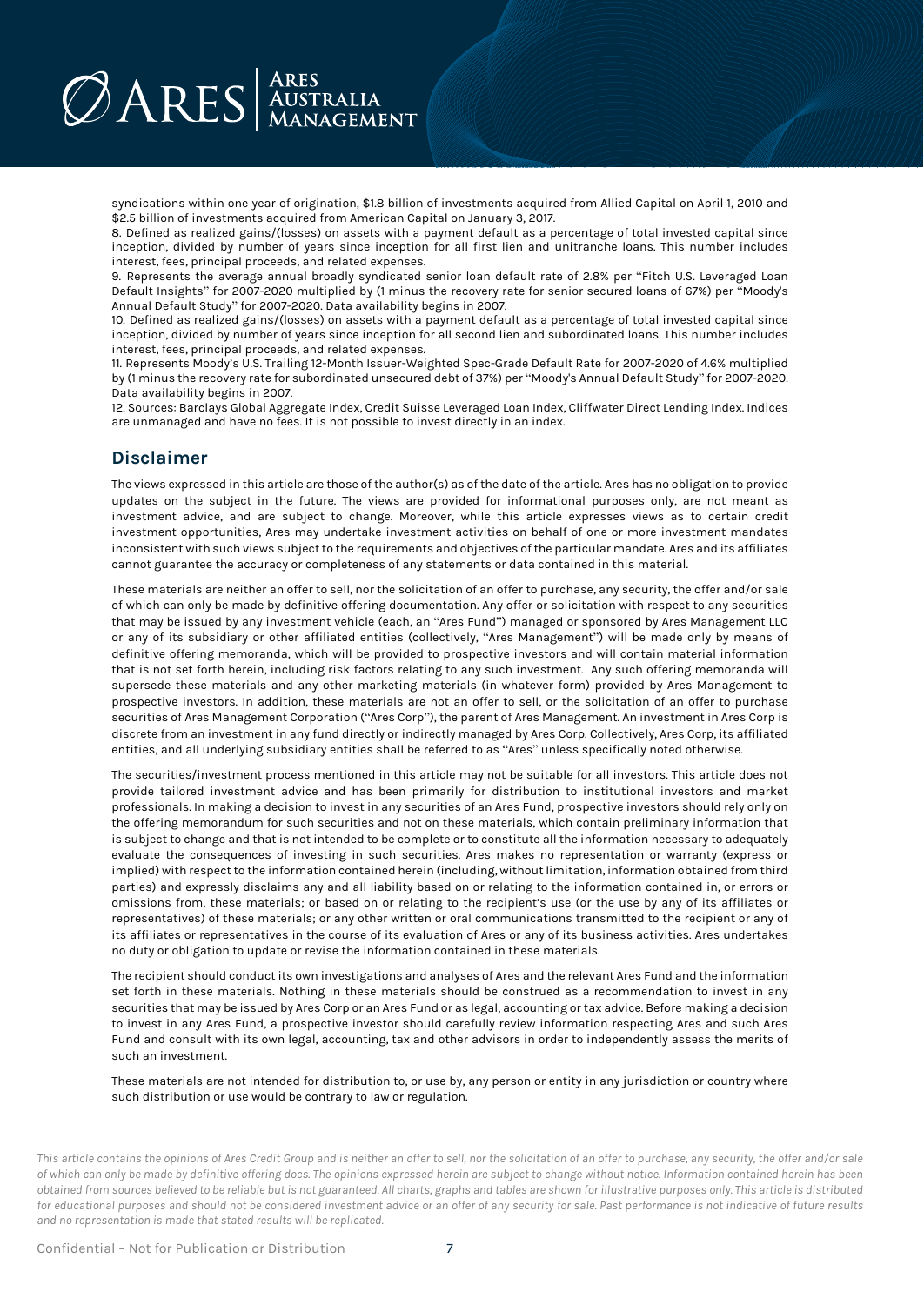These materials contain confidential and proprietary information, and their distribution or the divulgence of any of their contents to any person, other than the person to whom they were originally delivered and such person's advisors, without the prior consent of Ares is prohibited. The recipient is advised that United States securities laws restrict any person who has material, nonpublic information about a company from purchasing or selling securities of such company (and options, warrants and rights relating thereto) and from communicating such information to any other person under circumstances in which it is reasonably foreseeable that such person is likely to purchase or sell such securities. The recipient agrees not to purchase or sell such securities in violation of any such laws, including of Ares Corp or a publicly traded Ares Fund.

These materials may contain "forward-looking" information that is not purely historical in nature, and such information may include, among other things, projections, forecasts or estimates of cash flows, yields or returns, scenario analyses and proposed or expected portfolio composition. The forward-looking information contained herein is based upon certain assumptions about future events or conditions and is intended only to illustrate hypothetical results under those assumptions (not all of which will be specified herein). Not all relevant events or conditions may have been considered in developing such assumptions. The success or achievement of various results and objectives is dependent upon a multitude of factors, many of which are beyond the control of Ares. No representations are made as to the accuracy of such estimates or projections or that such projections will be realized. Actual events or conditions are unlikely to be consistent with, and may differ materially from, those assumed. Prospective investors should not view the past performance of Ares as indicative of future results. Ares does not undertake any obligation to publicly update or review any forward-looking information, whether as a result of new information, future developments or otherwise.

Some funds managed by Ares or its affiliates may be unregistered private investment partnerships, funds or pools that may invest and trade in many different markets, strategies and instruments and are not subject to the same regulatory requirements as mutual funds, including mutual fund requirements to provide certain periodic and standardized pricing and valuation information to investors. Fees vary and may potentially be high.

These materials also contain information about Ares and certain of its personnel and affiliates whose portfolios are managed by Ares or its affiliates. This information has been supplied by Ares to provide prospective investors with information as to its general portfolio management experience. Information of a particular fund or investment strategy is not and should not be interpreted as a guaranty of future performance. Moreover, no assurance can be given that unrealized, targeted or projected valuations or returns will be achieved. Future results are subject to any number of risks and factors, many of which are beyond the control of Ares. In addition, an investment in one Ares Fund will be discrete from an investment in any other Ares Fund and will not be an investment in Ares Corp. As such, neither the realized returns nor the unrealized values attributable to one Ares Fund are directly applicable to an investment in any other Ares Fund. An investment in an Ares Fund (other than in publicly traded securities) is illiquid and its value is volatile and can suffer from adverse or unexpected market moves or other adverse events. Funds may engage in speculative investment practices such as leverage, short-selling, arbitrage, hedging, derivatives, and other strategies that may increase investment loss. Investors may suffer the loss of their entire investment. In addition, in light of the various investment strategies of such other investment partnerships, funds and/or pools, it is noted that such other investment programs may have portfolio investments inconsistent with those of the strategy or investment vehicle proposed herein.

This may contain information obtained from third parties, including ratings from credit ratings agencies such as Standard & Poor's. Reproduction and distribution of third party content in any form is prohibited except with the prior written permission of the related third party. Third party content providers do not guarantee the accuracy, completeness, timeliness or availability of any information, including ratings, and are not responsible for any errors or omissions (negligent or otherwise), regardless of the cause, or for the results obtained from the use of such content. THIRD PARTY CONTENT PROVIDERS GIVE NO EXPRESS OR IMPLIED WARRANTIES, INCLUDING, BUT NOT LIMITED TO, ANY WARRANTIES OF MERCHANTABILITY OR FITNESS FOR A PARTICULAR PURPOSE OR USE. THIRD PARTY CONTENT PROVIDERS SHALL NOT BE LIABLE FOR ANY DIRECT, INDIRECT, INCIDENTAL, EXEMPLARY, COMPENSATORY, PUNITIVE, SPECIAL OR CONSEQUENTIAL DAMAGES, COSTS, EXPENSES, LEGAL FEES, OR LOSSES (INCLUDING LOST INCOME OR PROFITS AND OPPORTUNITY COSTS OR LOSSES CAUSED BY NEGLIGENCE) IN CONNECTION WITH ANY USE OF THEIR CONTENT, INCLUDING RATINGS. Credit ratings are statements of opinions and are not statements of fact or recommendations to purchase, hold or sell securities. They do not address the suitability of securities or the suitability of securities for investment purposes, and should not be relied on as investment advice.

This may contain information sourced from Bank of America, used with permission. BANK OF AMERICA IS LICENSING THE ICE BOFA INDICES AND RELATED DATA "AS IS," MAKES NO WARRANTIES REGARDING SAME, DOES NOT GUARANTEE THE SUITABILITY, QUALITY, ACCURACY, TIMELINESS, AND/OR COMPLETENESS OF THE ICE BOFA INDICES OR ANY DATA INCLUDED IN, RELATED TO, OR DERIVED THEREFROM, ASSUMES NO LIABILITY IN CONNECTION WITH THEIR USE, AND DOES NOT SPONSOR, ENDORSE, OR RECOMMEND ARES MANAGEMENT, OR ANY OF ITS PRODUCTS OR SERVICES.